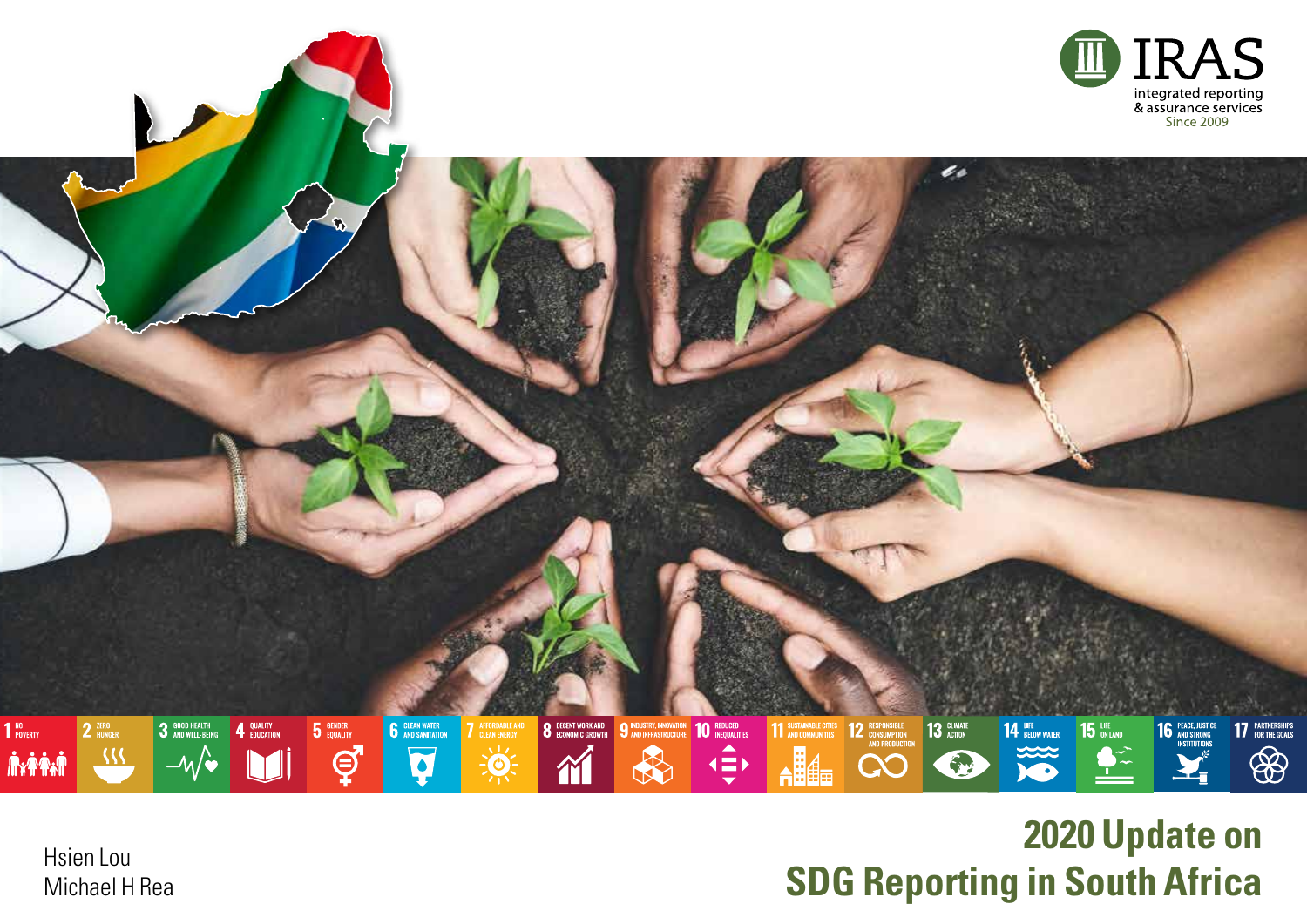## **Summary of our 2019 SDG Reporting Research & Analysis.**

Because we didn't believe the results of a report issued by PWC, two researchers at IRAS, within a three-week period (while doing other things), reviewed the 2018-19 annual reports for ALL of the 320 companies listed on the Johannesburg Securities Exchange (JSE) to assess the status of Sustainable Development Goal (SDG) reporting in South Africa. This is what we found:

- **1.** Of the 320 JSE-listed companies reviewed (i.e., the entire population of JSE-listed companies), 90 companies at least "mentioned" the SDGs in either a Chairman or CEO Statement (the minimum threshold PWC sought in their research), or somewhere else within the company's integrated annual reporting (inclusive of supplemental online reporting). A "mention rate" of 28.1%, compared to PWCs 77%.
- **2.** Of the 90 companies that at least mentioned the SDGs, 22 only made a "cursory mention", or some form of hollow assertion alluding to alignment with the SDGs, while 68 provided a "specific mention" and/or aligned the SDGs to their material issues.
- **3.** Of the 90 companies that at least mentioned the SDGs, 60 of the 68 companies that provided a "specific mention" backed up their SDG reporting with a discussion of specific progress targets the company had set relative to impacting one or more of the 17 SDGs.
- **4.** Of the 90 companies that at least mentioned the SDGs, 59 of the 60 companies that provided a "specific mention" inclusive of targets, went so far as to provide at least some detail on their progress toward meeting their SDG targets.
- **5.** Of the 60 companies that make specific mention of at least one of the SDGs, 10 companies make mention of all of the 17 SDGs, compared to four companies that only mention one of the SDGs.
- **6.** SDG 8 (Decent Work & Economic Growth) was the most frequently mentioned of the 17 SDGs, with 65 of the 68 companies that make specific mention of at least one SDG (95.5%) providing at least some detail around their alignment to SDG 8.
- **7.** The least frequently discussed SDG was SDG 14: Life Below Water (18 companies, 26.5%), followed by SDG 16: Peace & Justice from Institutions (25 companies, 36.8%) and…surprisingly for a country oft-cited as the least equitable in the world…SDG 10: Reduce Inequality (28 companies, 41.2%).
- **8.** The industry sectors with the highest rate of SDG mention were Financial Services Banking (75%, or 6 of 8 companies), General Industrials (50%, or 5 of 10 companies), Energy & Natural Resources (50%, or 4 of 8 companies), Household & Leisure Goods (50%, or 2 of 4 companies) and Metals & Mining (49%, or 19 of 39 companies).
- **9.** Two industry sectors, Engineering & Support Services and Media, both had zero mentions of the SDGs from five companies in each sector.
- **10.** The 2019 Top 10 SDG Reporters in South Africa in our humble opinion, albeit based on clear qualitative criteria are as follows (in order of observed excellence): Distell, Mondi, Nedbank, Oceana, African Rainbow Minerals, Impala Platinum, Royal Bafokeng Platinum, Sappi, Attacq and Liberty.

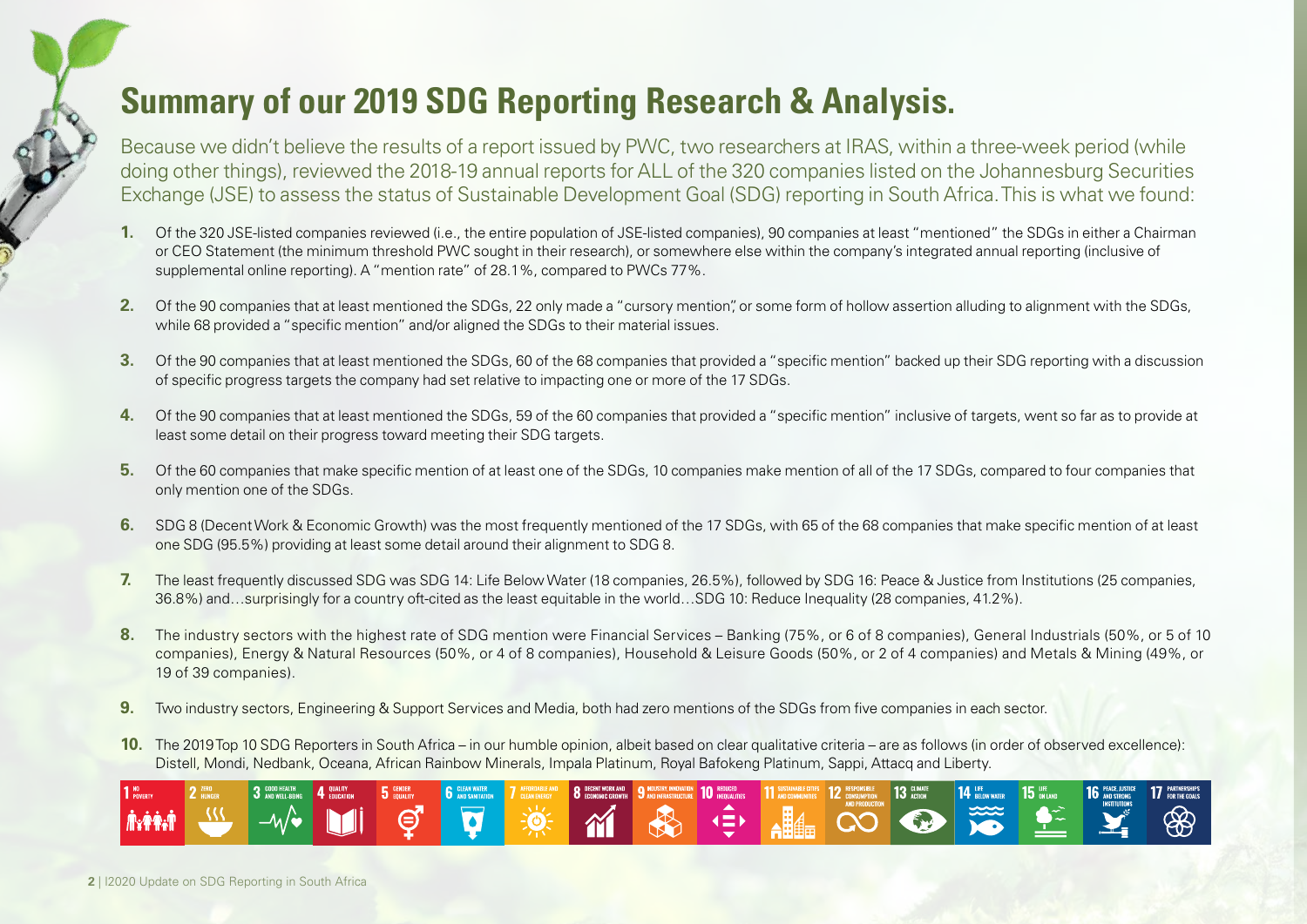### PWC was not "wrong" (per se)!

Their *"2019 SDG Challenge"* research into corporate reporting on the United Nations Sustainable Development Goals (or, "the SDGs") was not "inaccurate" (also per se).

In fact, we at Integrated Reporting & Assurance Services (IRAS) highly doubt that most people would have found any cause for concern with the information PWC published via LinkedIn earlier this year (January 2020), and probably wouldn't have cared if PWC was wrong and/or inaccurate.

### IRAS is not, however, "most people".

Ours is a business that specialises in the provision of independent third-party assurance over the Environmental, Social and Governance ("ESG", but also known as "Sustainability") data contained within corporate annual reports. Our role is ultimately to sign off on the ESG data that companies place into the public domain for review and/or use by their many stakeholders. As such, by the very nature of what we do, we're expected to pay attention to detail.

Upon immediate and cursory review of PWC's report, we at IRAS were concerned that people reading PWC's report could be misled by the core statistics being presented.

#### We quote:

*"Nearly three quarters of the companies (72% globally and 77% South African) considered in our study publicly mentioned the #SDGs in their reporting publications."*

Based on our more than 20 years in the ESG/Sustainability reporting and assurance space in South Africa, it was immediately obvious to us that the "77%" could not be a fair representation of the current status of SDG reporting among SA companies. Unfortunately, PWC didn't define their population sample (i.e., who they "considered") in any great detail, and by way of what can only be assumed to be a non-random population sample, published a report that – in our view – could misguide their readers.

So…we thought we'd better help clarify matters by digging a little deeper.

IRAS is currently a team of four people, inclusive of two non-executive directors, one senior consultant (the Managing Partner), and one consultant with five years' experience in the sustainability arena. As such, this document is the product of two people investing some unscheduled time over a three-week period, to come to the following conclusions.

- **1.** PWC's population sample in South Africa is difficult to determine…because if 32 companies (as per their report) mentioned the SDGs, and if this resulted in a 77% response rate, then the total population of companies reviewed (i.e., the denominator to a numerator of 32) must have been 41.5. But we're not sure what a "point five company" is.
- **2.** Because PWC didn't specify what kind of companies they selected from (listed, non-listed, state owned enterprises, etc.), their population sample…assuming 42…could be perceived to be statistically insignificant in the context of more than 500 000 currently registered South African companies. However, the sample could have been reasonably significant if it were a totally random sample of the 320 companies listed on the Johannesburg Securities Exchange (JSE). Giving them the benefit of the doubt, we've taken the liberty to assume their sampled companies were all JSE-listed.
- **3.** PWC's assertion that 77% of South African companies mention the SDGs in their annual reporting FAR exceeds our finding that only 28.1% (90 of the 320 JSE-listed companies we reviewed) mentioned the SDGs in their most recent annual reports (2018 or 2019, depending on each company's financial year end).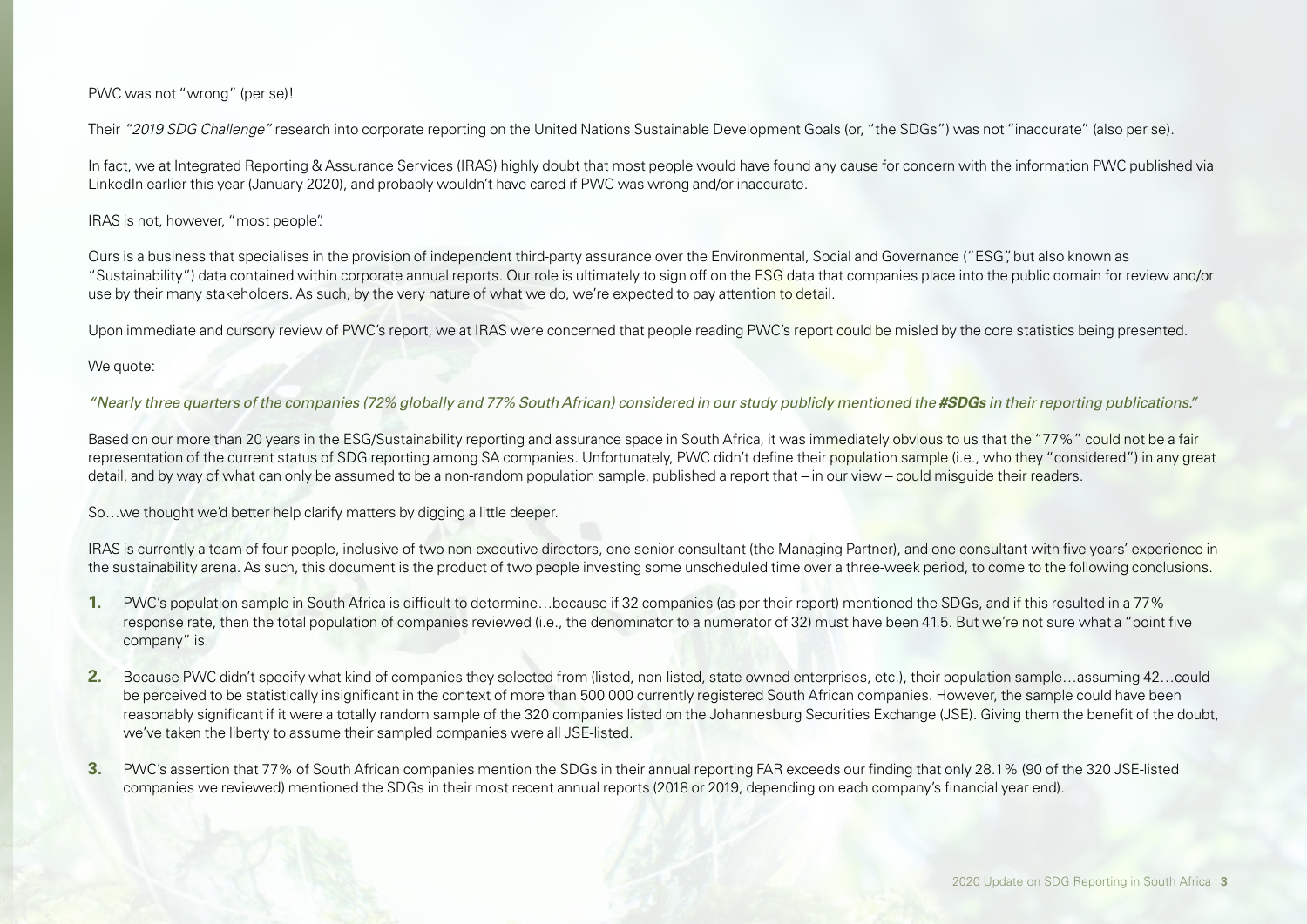### So what?

Essentially, we're reminding our clients, potential clients, peers, colleagues and competitors that data accuracy matters!

ESG data reporting and analytics has grown leaps and bounds over the past few years. Whereas rating agencies and institutional investors merely "hoped for" data as recent as five years ago when IRAS was publishing our 9<sup>th</sup> annual ESG research report, it now appears that the absence of meaningful ESG data would be sacrilegious.

As such, it's extremely important that when companies report ESG data, they ought to ensure their information is accurate, consistent, complete and reliable. In short, the data – much the same as data presented as fact in documents purporting to be research – must be **dependable**. There should be no room for stakeholders to misinterpret the data in a way that leads them to a conclusion that isn't based on fact. For example, South African companies that do not currently discuss the SDGs within their annual reporting shouldn't assume that they are among the minority of companies failing to do so.

But are the SDGs tantamount to "ESG"?

Yes. Sort of. In a way.

The 17 SDGs, coupled with their 169 targets, set out a UN-derived global framework for tackling much of what key thought leaders believe is taking us all to Hell in a handbasket. Poverty, hunger, inadequate access to healthcare, inequality, environmental degradation, etc. The 17 SDGs are an ambitious set of goals that, if even remotely addressed, would help reduce not only harm, but may also reduce potential for future conflict. In fact, each of the SDGs is essentially an early warning device for conflict identification, while addressing them could be an early warning mechanism for conflict resolution. Unfortunately though, we're all human, and at the risk of insulting pigs, we're all pigs.

At our core, we're selfish, incapable of understanding long-term consequences of short-term gains, and grossly incompetent with respect to truly understanding what "sustainability" means, and therefore how to act sustainably.

We discard single-use plastics as if they're someone else's problem, and then cry foul when they harm our fowl.

We abuse energy to keep ourselves warm in winter and cool in summer, and then blame the auto manufacturers for not being quick enough in producing electric vehicles with little regard for the fact that EVs will leave us with spent batteries as our next nuclear-esque hazardous waste.

We consume sugar at rates our bodies were never designed to process, and then blame big pharma for over-pricing insulin.

We over-buy, over-consume, and over-dispose. Those of us within the "have" part of the global economy tend to throw away more food than would be needed to sustain those among the "have not".

As a species, we're disgusting, and as a sub-species, corporations (i.e., collections of humans congregating around a common financial purpose) are diabolical in their quest to conquer and kill our planet. This is why some of the largest employers on our planet seem to have been baited into a form of SDG compliance, and why accountancy behemoths, inclusive of but by no means limited to PWC, seem to want companies to report on the SDGs.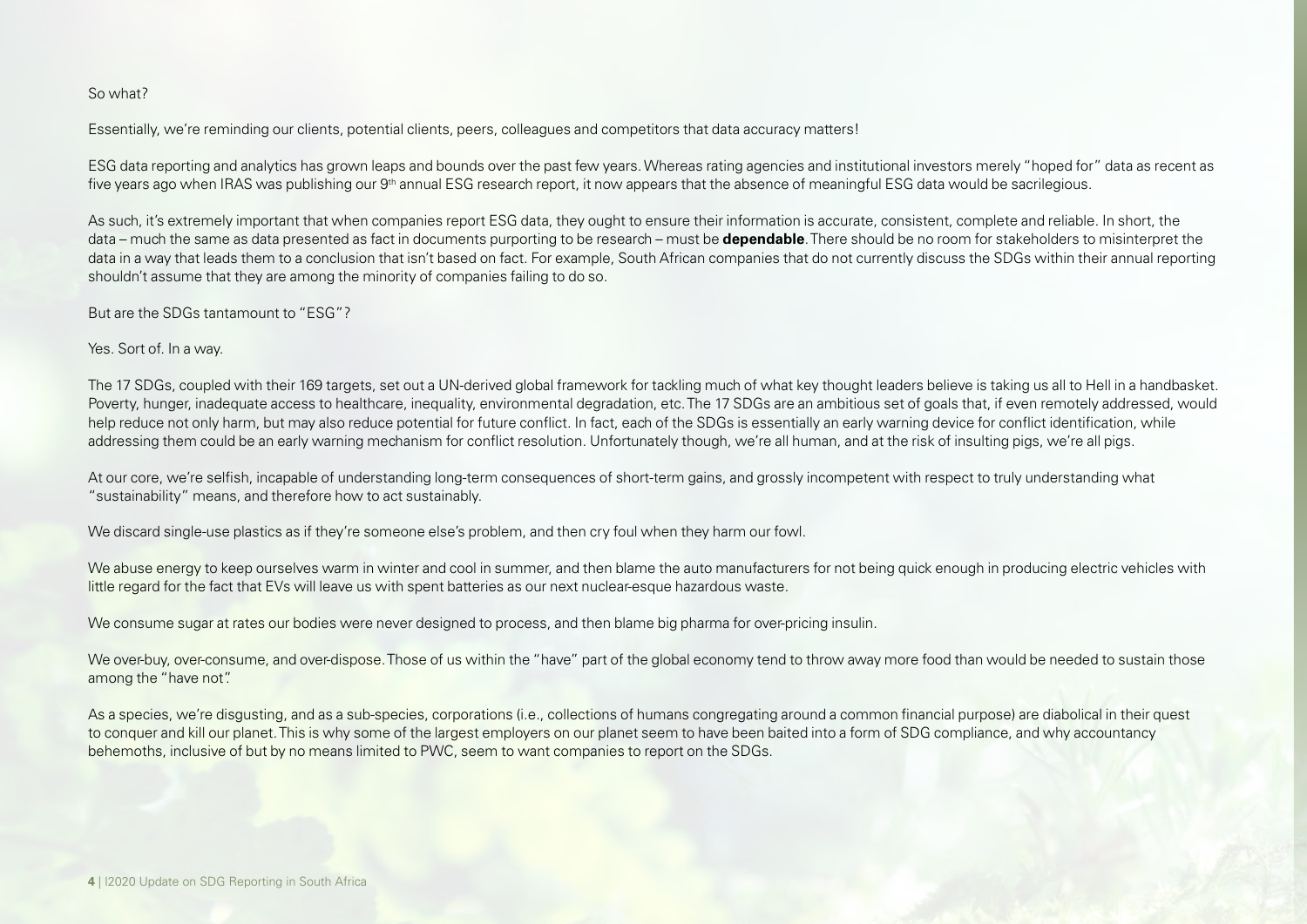### Why?

Because the SDGs, like the Global Reporting Initiative (GRI) Standards and other similar frameworks, are an excellent tool for the exploitation of ill-informed clients in the pursuit of greater revenue, on the back of a hollow promise of improved reporting. In some ways, the SDGs are a little more than a revenue trap!

OK, but do we at IRAS believe companies ought to consider aligning their annual reporting to the SDGs?

Yes, but only if it's helpful to each individual company, and beneficial to their stakeholders. For some, the SDGs could merely act as a useful structure around which an integrated annual report could be written, while for others the SDGs provide a taxonomy around which ESG data could be monitored, managed, collected, collated and reported.

Ultimately, our recommendation is *"don't design new business practices and/or projects to meet the SDGs",* but rather *"measure and report on where existing business practices and/or projects impact on one or more of the SDGs."* In fact, IRAS, despite the sum total of four people within our company, is able to provide stakeholders a document outlining where our activities are specifically aligned to SDGs 1, 2, 5, 8, 13 and 15, noting that our future goals include SDGs 7 and 17.

### Why?

Because we can, and because we believe that before ever consulting on something like SDG reporting, we ought to first make sure we can apply our guidance to our own operations. That is, we walk our talk.

**NOTE:** Access to our IRAS-specific response to the SDGs is available via michael@iras.co.za.

### Again…so what?

Regardless of whether their report appeared somewhat misleading to us, PWC's research into SDG reporting is helpful. It provides a snapshot of trends in SDG reporting, and may help companies consider increasing the depth of their SDG reporting in order to help make progress towards SDG 17: the one about partnerships for shared developmental efficiency.

If nothing else, PWC's report encouraged IRAS to build on their work to see if we could also help SA companies understand a bit more about the SDGs and how to report on them.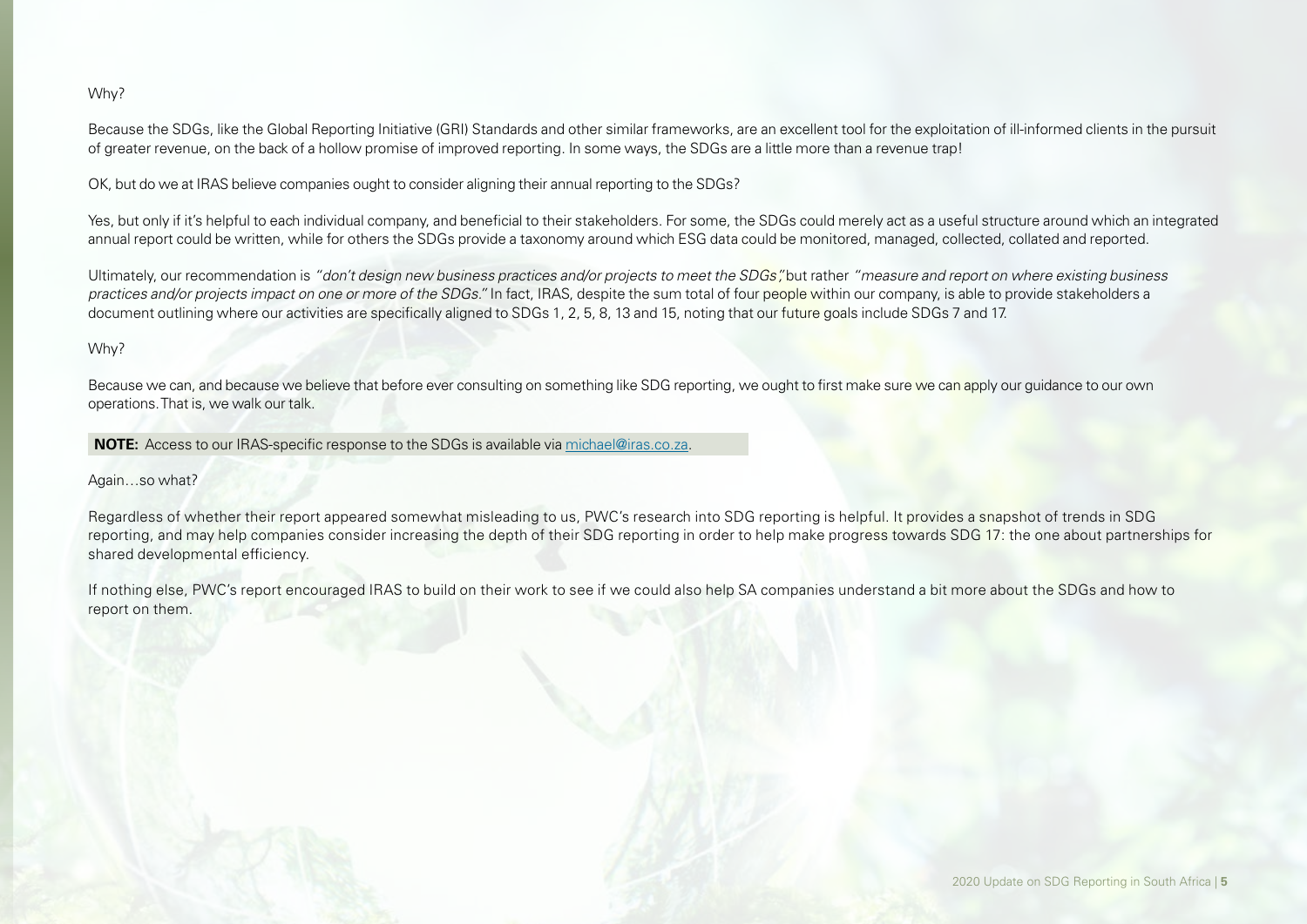What did we find?

**1.** Of the 320 JSE-listed companies reviewed (i.e., the entire population of JSE-listed companies), 90 companies at least "mentioned" the SDGs in either a Chairman or CEO Statement (the minimum threshold PWC sought in their research), or somewhere else within the company's integrated annual reporting (inclusive of supplemental online reporting). This represents a "Mention Rate" of 28.1%, compared to PWCs 77%.

While we believe it's fair of us to state that PWC's reported 77% was misleading, it was by no means "wrong" (per se), although we did struggle to figure out what the total population sample was (i.e., "41.5 companies"?). If anything, their data was extremely helpful in forcing IRAS to dig deeper and figure out what the correct SDG Mention Rate is for the entire population of JSE-listed companies: 28.1%. Moreover, it forced us to uncover the extent to which SDG reporters were only making, in our terminology, "cursory mention" of the SDGs.

**2.** Of the 90 companies that at least mentioned the SDGs, 22 only made a "cursory mention" or some form of hollow assertion alluding to alignment with the SDGs. while 68 provided a "specific mention" and/or aligned the SDGs to their material issues.

The difference between a "cursory mention" and a "specific mention" is somewhat self-explanatory, but in essence we looked for supporting detail to back up any suggestion that the reporting entity was actually monitoring and/or managing their SDG impacts.

**3.** Of the 90 companies that at least mentioned the SDGs, 60 of the 68 companies that provided a "specific mention" backed up their SDG reporting with a discussion of specific progress targets the company had set relative to impacting one or more of the 17 SDGs.

It's worth noting that while the UN has established its own set of 169 SDG targets, what we were looking for was a discussion of what the company was intending to achieve. For example, a company might have said, *"It is our policy to ensure that no employee, or contractor employee, is forced to live in poverty."* For IRAS, this would constitute a "specific mention" of SDG 1.



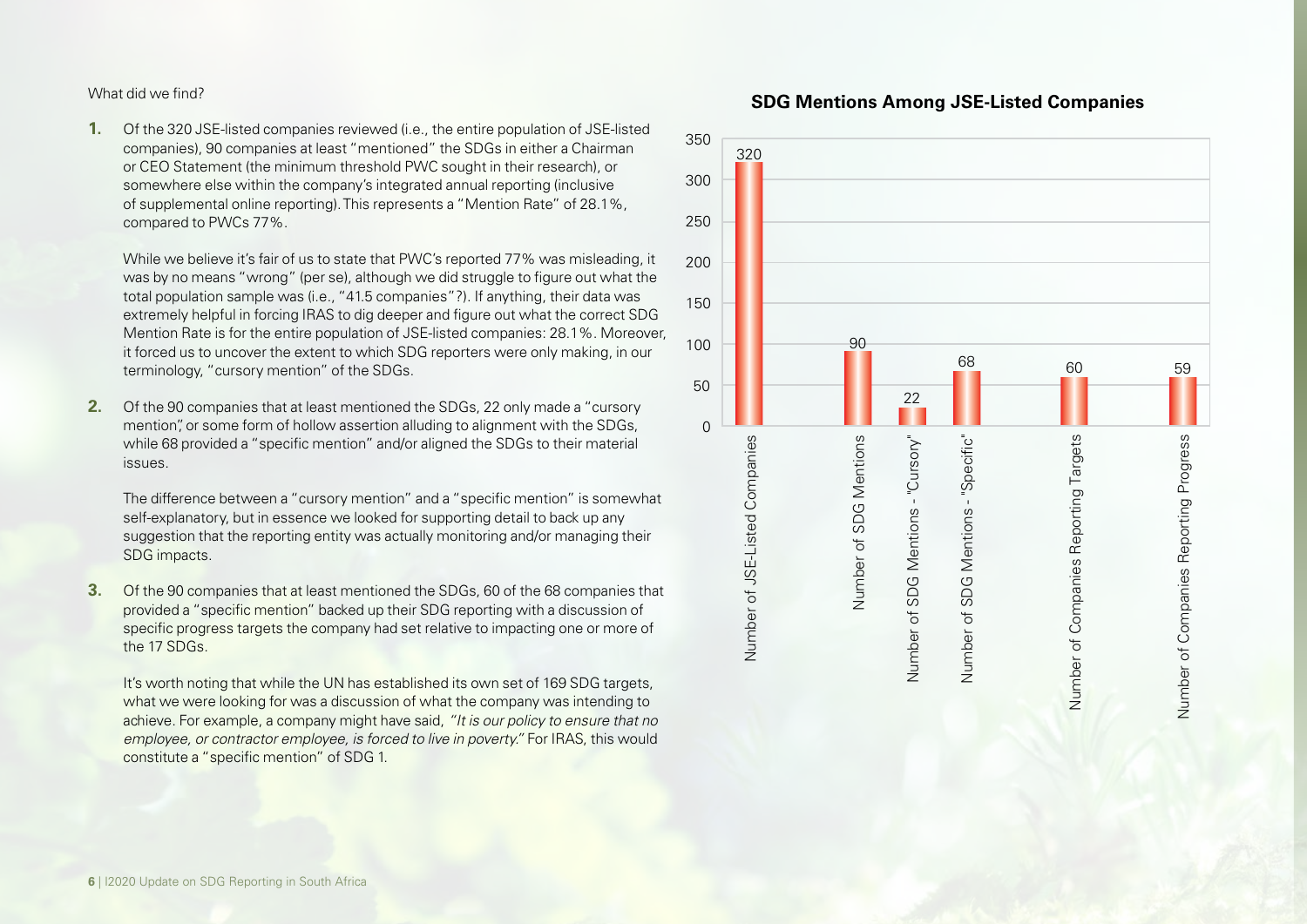However, a company might have go further and state, *"It is our policy to ensure that the minimum wages for all of our employees, contractor employees and supplier employees are above the UN's minimum threshold for "Poverty" US\$1.90 per person per day. To ensure this, we will conduct a minimum wage contractor and supplier compliance audit across our entire supply chain by no later than the end of 2025."* If this, or something similar, was stated, then IRAS would have acknowledged mention of at least one "Target".

As one might reasonably expect, no company has gone as far as we've suggested above, but our hope is that this is what at least some companies aspire to.

**4.** Of the 90 companies that at least mentioned the SDGs, 59 of the 60 companies that provided a "specific mention" inclusive of targets, went so far as to provide at least some detail on their progress toward meeting their SDG targets.

Based on the fact that 59 of the 60 target-mentioning companies also provided feedback on their progress toward prior targets, it's assumed that companies are unlikely to be prepared to mention targets until they're equally prepared to state how well they're progressing towards them. In our experience, most companies don't want to make any forward-looking commitments until they've guaranteed that they have the appropriate policies, procedures, systems and controls in place to quarantee success. That is, nobody wants to set themselves up for failure.

**5.** Of the 68 companies that make at least a cursory mention of at least one of the SDGs, 10 companies make mention of all of the 17 SDGs, compared to four companies that only mention one of the SDGs. The average number of SDG-specific mentions per company was 7.5.

Perhaps not surprisingly, six of the 10 companies that mentioned all 17 of the SDGs were in the Metals & Mining sector, with one company in each of the followings sectors: Banking, General Industrials, Real Estate – Holdings & Development and Travel & Leisure.

**6.** SDG 8 (Decent Work & Economic Growth) was the most frequently mentioned of the 17 SDGs, with 65 of the 68 companies that make a cursory mention of at least one SDG (95.6%) providing at least some detail around their alignment to SDG 8.

The next most frequently mentioned SDGs were SDG 13 – Climate Change (53, or 77.9%), SDG 12 – Responsible Consumption &

**# of SDG-Specific Mentions per Company** 



Production (52, or 76.5%), SDG 4 – Quality Education (49, or 72.1%) and SDG 9 – Industry Innovation and Infrastructure (48, or 70.6%). None of these SDGs should be of much surprise in terms of their frequency of mention, as all of them are material to the context in which South African companies operate, inclusive of the need for companies to consider their role in improving the quality of education for not only their employees, but also their future employees.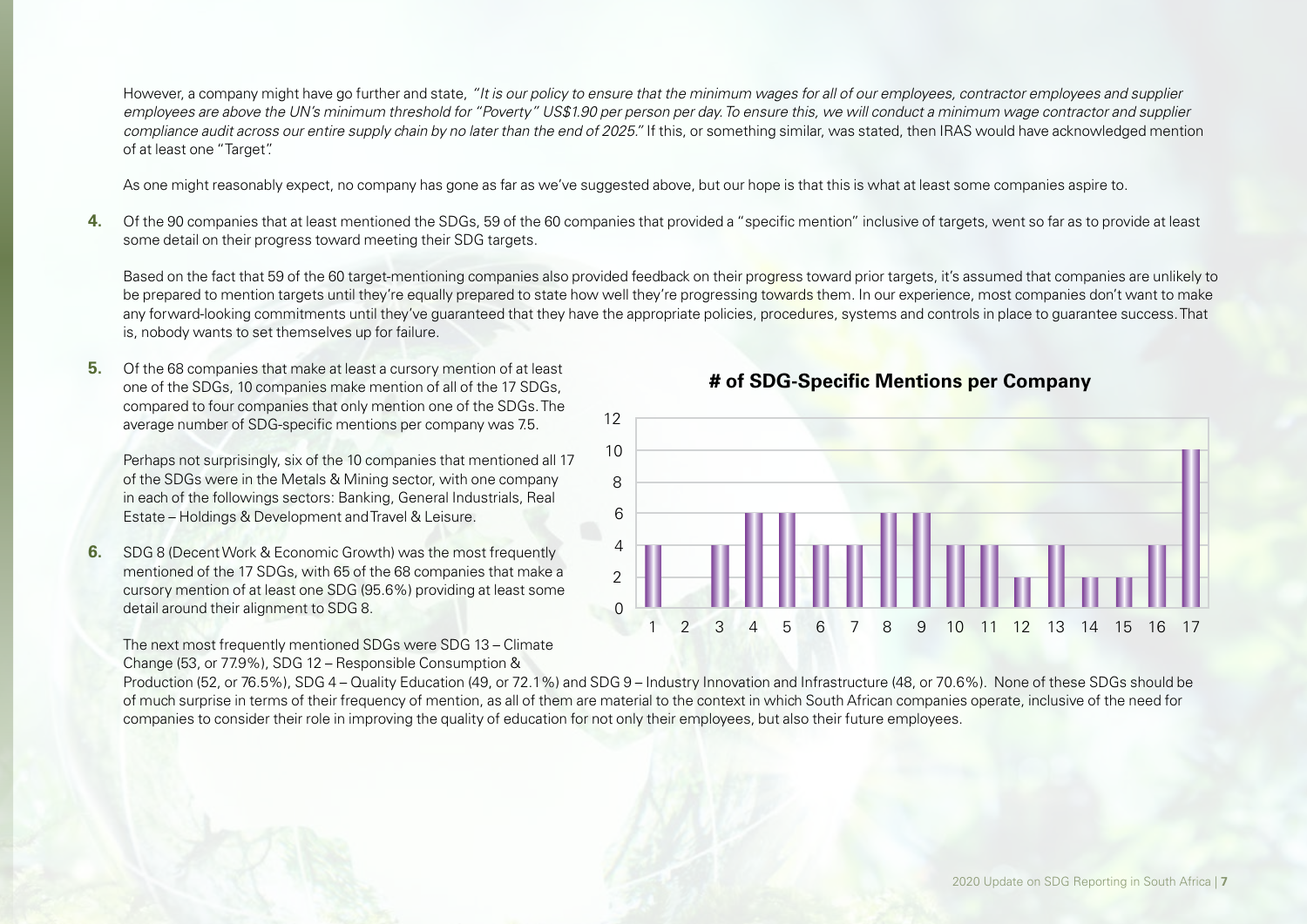## **Frequency of SDG Mentions**

|                                                                                                                                                                                                                                                                                                                                                                                                                                                                                                                                                                                                                                                                                                                                                                                                                                                                                                                                                                                                                                                                                                                                                                                                                                                                                                                                                                                                                                                                                                                                                                                                                                | Decent Work & Economic Growth | <b>Climate Action</b> | Responsible Consumption & Production | Quality Education | Industry Innovation & Infrastructure | Good Health & Wellbeing | Affordable & Clean Energy     | Partnerships | Gender Equality | <b>Clean Water &amp; Sanitation</b> | Life on Land       | Poverty        | Sustainable Cities & Communities | Hunger         | Reduce Inequality | Peace & Justice from Institutions | Life Below Water     |
|--------------------------------------------------------------------------------------------------------------------------------------------------------------------------------------------------------------------------------------------------------------------------------------------------------------------------------------------------------------------------------------------------------------------------------------------------------------------------------------------------------------------------------------------------------------------------------------------------------------------------------------------------------------------------------------------------------------------------------------------------------------------------------------------------------------------------------------------------------------------------------------------------------------------------------------------------------------------------------------------------------------------------------------------------------------------------------------------------------------------------------------------------------------------------------------------------------------------------------------------------------------------------------------------------------------------------------------------------------------------------------------------------------------------------------------------------------------------------------------------------------------------------------------------------------------------------------------------------------------------------------|-------------------------------|-----------------------|--------------------------------------|-------------------|--------------------------------------|-------------------------|-------------------------------|--------------|-----------------|-------------------------------------|--------------------|----------------|----------------------------------|----------------|-------------------|-----------------------------------|----------------------|
| SDG#                                                                                                                                                                                                                                                                                                                                                                                                                                                                                                                                                                                                                                                                                                                                                                                                                                                                                                                                                                                                                                                                                                                                                                                                                                                                                                                                                                                                                                                                                                                                                                                                                           | $\boldsymbol{8}$              | 13                    | 12                                   | $\overline{4}$    | $\overline{9}$                       | $\overline{\mathbf{3}}$ | $\overline{7}$                | 17           | $5\overline{5}$ | $6\phantom{a}$                      | 15                 | $\overline{1}$ | 11                               | $\overline{2}$ | 10                | 16                                | 14                   |
| <b>Total Mentions</b>                                                                                                                                                                                                                                                                                                                                                                                                                                                                                                                                                                                                                                                                                                                                                                                                                                                                                                                                                                                                                                                                                                                                                                                                                                                                                                                                                                                                                                                                                                                                                                                                          | 65                            | 53                    | 52                                   | 49                | 48                                   | 45                      | 42                            | 40           | 39              | 39                                  | 36                 | 35             | 32                               | 30             | 28                | 25                                | 18                   |
| <b>Mention Rate</b>                                                                                                                                                                                                                                                                                                                                                                                                                                                                                                                                                                                                                                                                                                                                                                                                                                                                                                                                                                                                                                                                                                                                                                                                                                                                                                                                                                                                                                                                                                                                                                                                            | 95.6%                         | 77.9%                 | 76.5%                                | 72.1%             | 70.6%                                | 66.2%                   | 61.8%                         | 58.8%        | 57.4%           | 57.4%                               | 52.9%              | 51.5%          | 47.1%                            | 44.1%          | 41.2%             | 36.8%                             | 26.5%                |
| Cursory                                                                                                                                                                                                                                                                                                                                                                                                                                                                                                                                                                                                                                                                                                                                                                                                                                                                                                                                                                                                                                                                                                                                                                                                                                                                                                                                                                                                                                                                                                                                                                                                                        | $5\phantom{.0}$<br>12         | 5                     | $\overline{4}$                       | 5<br>11           | $\overline{2}$<br>16                 | $\overline{2}$<br>10    | $\overline{4}$<br>$\mathsf g$ | 2<br>10      | 3<br>10         | $\overline{2}$                      | $\mathbf{0}$<br>19 | 2<br>11        | $\mathbf{3}$<br>8                | 3<br>11        | $\mathbf{3}$<br>6 | $\overline{1}$<br>10              | $\overline{1}$       |
| Specific<br><b>Specific &amp; Targets</b>                                                                                                                                                                                                                                                                                                                                                                                                                                                                                                                                                                                                                                                                                                                                                                                                                                                                                                                                                                                                                                                                                                                                                                                                                                                                                                                                                                                                                                                                                                                                                                                      | $\overline{4}$                | 14<br>6               | 16<br>$\mathbf{3}$                   | 5                 | $\overline{4}$                       | $\mathbf{1}$            | 5                             | 11           | $6\phantom{1}$  | 12<br>5                             | $\mathbf{1}$       | 5              | $\overline{4}$                   | $\mathbf{1}$   | $\mathbf{1}$      | 5                                 | $6\phantom{.}6$<br>3 |
| <b>Specific &amp; Progress</b>                                                                                                                                                                                                                                                                                                                                                                                                                                                                                                                                                                                                                                                                                                                                                                                                                                                                                                                                                                                                                                                                                                                                                                                                                                                                                                                                                                                                                                                                                                                                                                                                 | $\mathbf 0$                   | $\mathbb O$           | $\mathbf 0$                          | $\mathbf 0$       | $\mathbf{0}$                         | 2                       | $\overline{2}$                | 3            | $\mathbf{1}$    | $\mathsf{O}\xspace$                 | $\mathbf{0}$       | $\mathbf{1}$   | $\mathbf{0}$                     | $\mathbf 0$    | $\mathbf{0}$      | $\mathbf{1}$                      | $\overline{1}$       |
| Specific, Targets & Progress                                                                                                                                                                                                                                                                                                                                                                                                                                                                                                                                                                                                                                                                                                                                                                                                                                                                                                                                                                                                                                                                                                                                                                                                                                                                                                                                                                                                                                                                                                                                                                                                   | 44                            | 28                    | 29                                   | 28                | 26                                   | 30                      | 22                            | 14           | 19              | $20\,$                              | 16                 | 16             | 17                               | 15             | 18                | 8                                 | $\overline{7}$       |
| The least frequently discussed SDG was SDG 14: Life Below Water (18 companies, 26.5%), followed by SDG 16: Peace & Justice from Institutions (25 companies, 36.8%)<br>andsurprisingly for a country oft-cited as the least equitable in the worldSDG 10: Reduce Inequality (28 companies, 41.2%).<br>It is our assertion that these frequency rates suggest that the companies that are reporting on their company-specific impacts on the SDGs appear to be reasonably<br>applying their minds to what they can/can not influence, or what is/is not reasonably expected of them to try to influence. Some things are completely outside a<br>company's ability to control, and while the larger companies, those with greater physical footprints and/or workforces, may have a stronger voice when attempting to<br>influence government policy and/or performance, most companies simply cannot be expected to be all things to all causes.                                                                                                                                                                                                                                                                                                                                                                                                                                                                                                                                                                                                                                                                                |                               |                       |                                      |                   |                                      |                         |                               |              |                 |                                     |                    |                |                                  |                |                   |                                   |                      |
| The industry sectors with the highest rate of SDG mention were Financial Services - Banking (75%, or 6 of 8 companies), General Industrials (50%, or 5 of 10 companies<br>Energy & Natural Resources (50%, or 4 of 8 companies), Household & Leisure Goods (50%, or 2 of 4 companies) and Metals & Mining (49%, or 19 of 39 companies).<br>Based on our experience with reviewing the ESG reporting of every single JSE listed company for several years, we believe we're in a unique position to comment on<br>who does/does not report on the SDGs at this stage, although some of the reasons should be obvious to most people in the know about integrated reporting in South<br>Africa. For example, it should be obvious that due to the significant environmental, health & safety, labour unrest and community unrest risks associated with companies<br>in the Metals & Mining and Energy & Natural Resources sectors, companies within these sectors would already be geared towards reporting on the SDGs. They're energ<br>intensive, water intensive, labour intensive and have the potential to be significant contributors to carbon emissions, water contamination, and both hazardous and non-<br>hazardous waste stockpiling. However, the role SDGs play for banks may not be so obvious. However, not all companies are equal. An Anglo Platinum, African Rainbow<br>Minerals, Exxaro or Royal Bafokeng Platinum is not an ArecelorMittal, Assore, Tharisa or a Wesizwe, where their reporting suggests that the quality of their ESG disclosur<br>will only matter when their investors force it matter. |                               |                       |                                      |                   |                                      |                         |                               |              |                 |                                     |                    |                |                                  |                |                   |                                   |                      |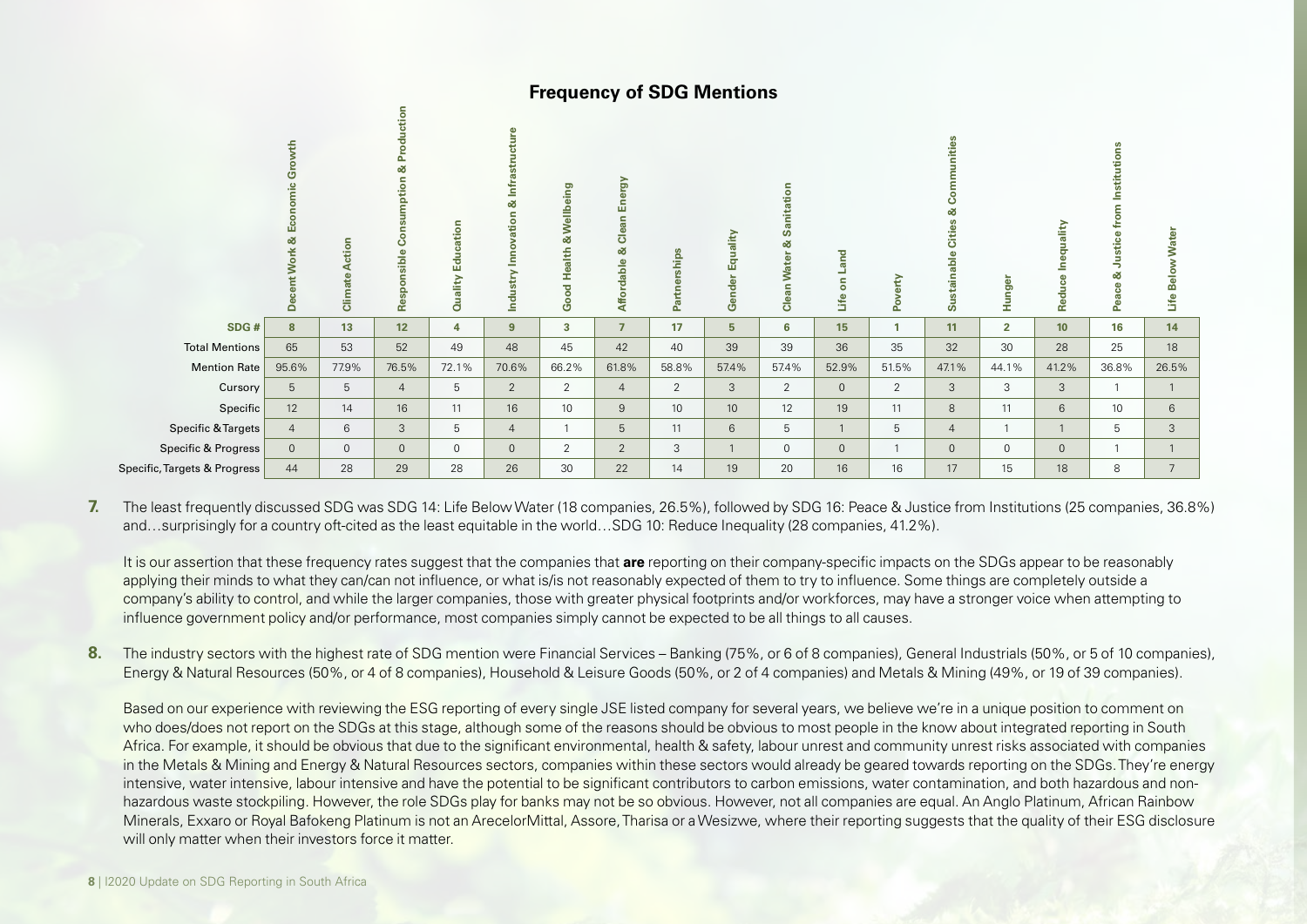**NOTE:** In fairness to the Metals & Mining sector, there are several companies that are bit players and/or not yet at the mining operating level, and thus expectations for reporting at an Anglo American plc level would be wholly unreasonable. If one were to filter out the 'Exploration & Other' companies within the Metals & Mining sector, it's possible that greater than 75% of all companies within the sector would already be SDG reporters.

In our experience, the banks are expected to lead via their Rands and sense. They have their own rules for responsible investment, including the Equator Principles, and are well-heeled when it comes to having advanced procedures for regular reporting. They view ESG as core to their overall risk management, and tend to be less likely to be caught out for not considering the financial impacts of ESG matters. At Standard Bank for example, it was noted at one point that their #1 "Up in Africa Risk" was access to water. While they consume very little water, theirs is a risk associated with not being able to lend money to new agricultural, industrial and/or infrastructure projects if/when there's insufficient water availability to proceed with these sorts of projects. Moreover, the likes of Nedbank, Absa, and to a lesser extent Investec and Standard Bank, have often been touted as leaders in ESG/Sustainability reporting in South Africa. As such, the fact that 75% of South African banks already report on the SDGs offers no jaw drop moments.

What may be interesting to note is that of the 17 SDGs, Absa discusses 6, Capitec 1, Investec 6, Nedbank 17, RMB 5 and Standard Bank 5, echoing our sentiment particularly toward Nedbank and Absa, where we view them as leading reporters in SA.

**9.** Two industry sectors, Engineering & Support Services and Media, both had zero mention of the SDGs from five companies in each sector.

Also based on our prior experience, it's of NO surprise that NONE of the companies within either sector report on the SDGs. They're notorious for under-reporting on most ESG matters, and they really don't seem to give a shit. In our most recent Sustainability Data Transparency Index (SDTI) research report (for 2016 year ends), the average ESG score for companies within the Engineering & Support sector was 30.8%, while the average for the Media sector was only 24.9%...the worst performing sector overall, even though this is the sector that tends to be the first and loudest to complain about insufficient transparency among other listed companies.

## **SDG Reporting per Industry Sector**



0% 10% 20% 30% 40% 50% 60% 70% 80%

Once more, it's unlikely we'll see a shift in SDG reporting within these sectors, as with certain mining companies, until investors demand increased transparency over ESG performance.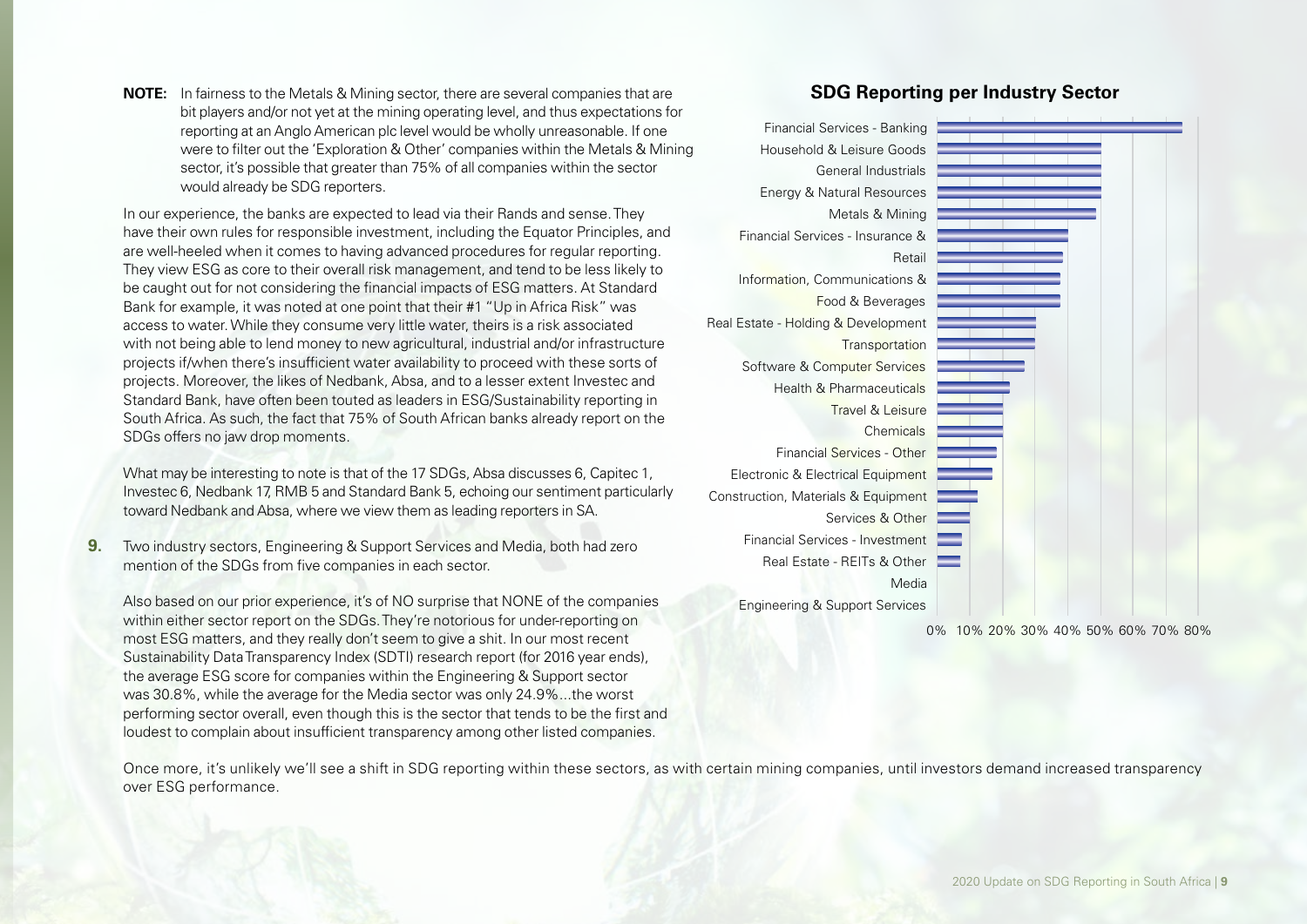**10.** The 2019 Top 10 SDG Reporters in South Africa – in our humble opinion, albeit based on clear qualitative criteria – are as follows (in order of observed excellence, and described in more specific detail in the table at the end of this report): Distell, Mondi, Nedbank, Oceana, African Rainbow Minerals, Impala Platinum, Royal Bafokeng Platinum, Sappi, Attacq and Liberty. These are the companies we believe provide the most meaningful discourse on how aspects of their direct business and/or indirect social and/or environmental responsibility programs are likely to have an impact on one or more of the SDGs.

Following on from PWC's search for mention of the SDGs, our approach sought to dig a little deeper, ultimately attempting to identify "Best Practice" that companies interested in mimicking excellence could mirror in their own reporting. As such, we structured our count of whether a company is/is not a reporter of SDGs on whether a company's SDG discourse could be rated as either "No Mention", "Cursory" or "Specific". Whereas "No Mention" of the SDGs is self-explanatory, the difference between "Cursory" and "Specific" is a bit more nuanced. Any mention of the SDGs would automatically be deemed "Cursory" unless the company provided detail with respect to one or more of the following conditions:

- **1.** Does the company link each of the SDGs to the Material Issues identified within their report?
- **2.** Does the company link each of the SDGs to Global Reporting Initiative (GRI) indicators identified within a GRI summary or index table?
- **3.** Does the company link each of the SDGs to some other form of reporting expectations, such as the International Council on Mining & Metals (ICMM) Sustainable Development Framework (SDF), or within a related summary or index table?
- **4.** Does the company identify which, if any, of the overall 169 SDG Targets the company is attempting to impact through either their direct business activities and/or Corporate Social Investment (CSI) projects?
- **5.** Does the company provide detail regarding their own SDG-specific targets, preferably linked to target-specific timelines?
- **6.** Does the company provide detail regarding progress towards their own previously stated targets?

## **Potential Opportunity for Improvement**

While we didn't rate (i.e., provide some form of compliance score) all of the 90 SDG reporters based on what was ultimately deemed "excellence in SDG reporting", we did identify specific reasons why each of our Top 10 were identified as such. In doing so, we also noted that the reporting of most companies, inclusive of almost all of our Top 10, could be improved by tabulating the SDGs with specific identification of which of the 169 "SDG Targets" are addressed within the company's business strategy and/or actions, and then including explicit reference to what KPIs they intend to achieve.

It's important to remember that there are two different types of "targets" within our study of SDG reporting. The first type are the 169 "SDG Targets" that are derived from the UN's 17 SDGs, whereas the second type are the targets that companies established based on where their activities are aligned to one or more of the SDGs. For example, a company may set a target to improve electricity efficiency by 10% by 2025 (i.e., reduce total volume of electricity consumed per person hour worked), in accordance with their commitment to SDG 12 and/or 13.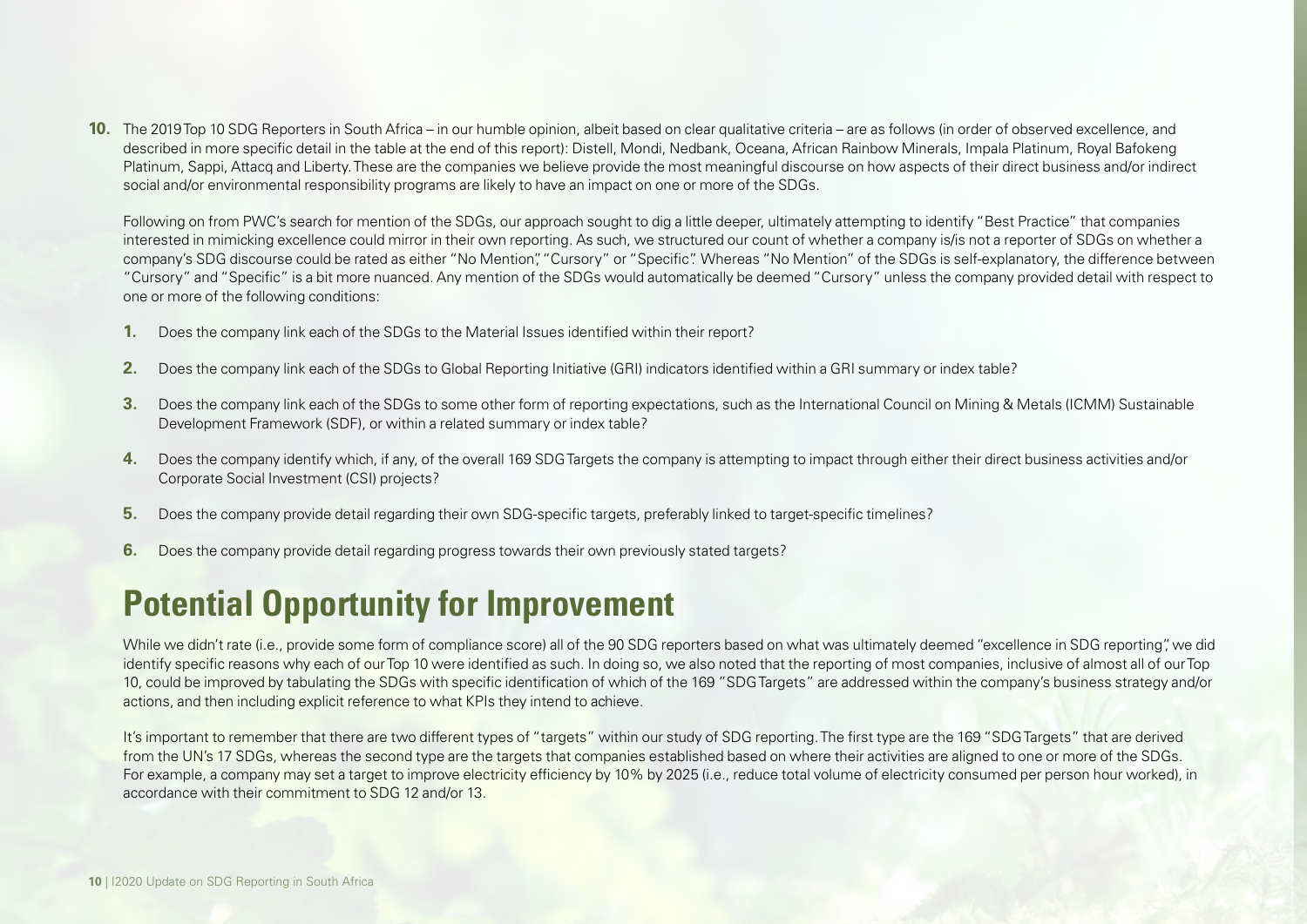## **SDG Reporting & ESG Assurance**

As already suggested, we believe that it's reasonable to assert that while there may not be an identifiable cause and effect relationship, a correlative link does seem to exist between SDG reporting and ESG assurance.

The link?

"Best Practice".

Of the 320 JSE listed companies reviewed within this study, 49 of them (15.3%) obtained independent third-party assurance over some or all of the ESG/Sustainability content within their integrated annual reports. While this is markedly down from 2016, when the uptake rate was 58 of 297 companies (19.5%), it still represents a significant pool of companies that tend to fall within a category of reporting entities deemed "leaders".

It now appears that a similar link appears between SDG reporting and best practice, where 90 of the 320 companies (28.1%) report on the SDGs, with 37 of the 90 (41.1%) also falling within the pool of assured companies. Of the 230 companies that did not report on the SDGs only 12 (5.2%) obtained assurance.

Perhaps, the link lays somewhere within the companies' connection to leaders in the provision of assurance.

It should be of little surprise that PWC would produce a research report on SDG reporting as a means of attracting attention to its sustainability/ESG assurance services, or IRAS for that matter. We appear to have a shared belief

that as a service provider in such space, our companies have a duty to serve not only our clients and prospective clients, but also to inform the reporting sphere on trends and best practices. As such, it was of no surprise to us that of the 10 JSE-listed companies PWC provided assurance services to, ALL 10 of them were deemed to provide "specific mention" of the SDGs in their reporting, although we were surprised that only two of their client were identified as "Best Practice".

Because providing "specific mention" of the SDGs was a core requirement for being identified as a leader in SDG reporting, it extends that ALL 10 of our "leaders" went beyond cursory mention of the SDGs. However, it was interesting, to us at least, that of these 10 companies, only seven sought assurance over their ESG reporting. Neither Attacq, Distell nor Oceana appear to have sought assurance, suggesting to us that, based on the quality of their SDG reporting, they employee either internal staff or external integrated annual report writers that are current in their knowledge of what companies ought to be reporting, inclusive of the SDGs. This appears particularly true of the Distell team, noting that they were selected as our #1 SDG Reporter.

Of the seven companies that did obtain assurance, Nedbank was assured jointly by Deloitte and KPMG, while KPMG solely assured Sappi''s reporting. ERM provided assurance service to Mondi, IBIS assured African Rainbow Minerals and Royal Bafokeng Platinum, and PWC assured the reports for Impala Platinum and Liberty. To us, this suggests that assurance providers that have been respected as leaders in the assurance space appear to be either guiding their clients towards excellence in reporting, or are being recruited by companies deemed "excellent reporters" who understand the value of quality assurance services. Either way, it's equally clear that some assurance providers still need to hone their skills and experience in reporting.

| <b>Number of JSE-listed</b><br><b>Companies</b> | 320 |       |
|-------------------------------------------------|-----|-------|
| <b>Assured Companies</b>                        | 49  | 15.3% |
| Non-Assured Companies                           | 271 | 84.7% |
| <b>SDG Reporters</b>                            | 90  | 28.1% |
| <b>Assured SDG Reporters</b>                    | 37  | 41.1% |
| Not Assured SDG Reporters                       | 53  | 58.9% |
| <b>SDG Non-Reporters</b>                        | 230 | 71.9% |
| <b>Assured SDG Non-Reporters</b>                | 12  | 5.2%  |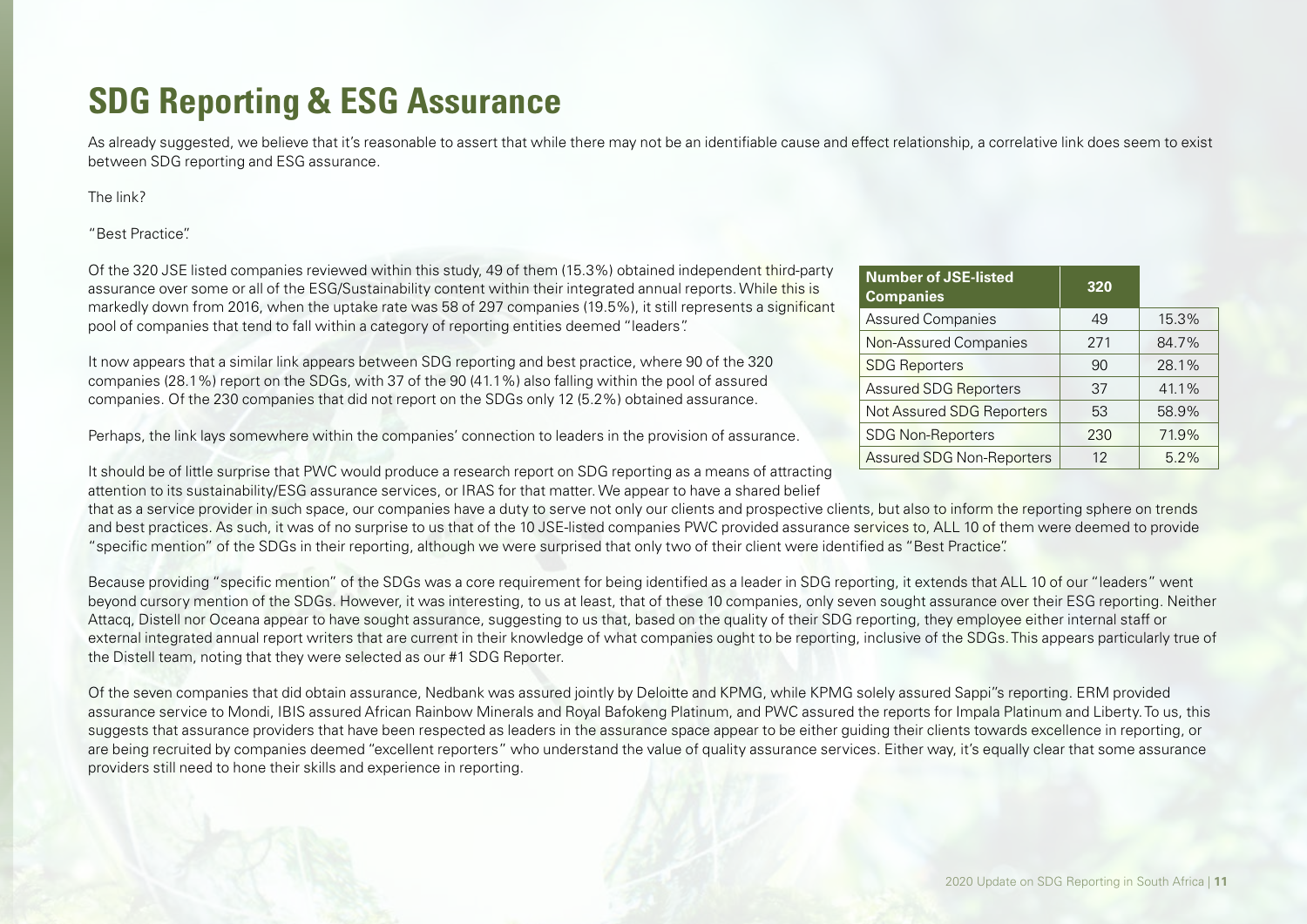Compared to PWC and ERM, both being companies highly respected for their assurance services, with 100% of their clients undertaking to report on the SDGs, the likes of Grant Thornton, SizweNtsalubaGobodo and Deloitte appear to require some catching up, particularly Deloitte who assured seven reports, yet only two (28.6%) included even a cursory mention of the SDGs. To us, this suggests that they need to play catch up on what role assurance providers ought to play in helping clients understand not only the simplicity of SDG reporting, but also the way in which the SDGs can help explain their E & S activities and impacts in a more global context.

| Assured by                      | <b>Assurances</b> |           | <b>SDG</b><br><b>Reporters</b> |         | <b>SDG</b><br><b>Non-Reporters</b> |         | <b>SDG Rate</b> |
|---------------------------------|-------------------|-----------|--------------------------------|---------|------------------------------------|---------|-----------------|
| <b>PWC</b>                      | 10                | 20.4%     | 10                             | 27.0%   | $\Omega$                           | $0.0\%$ | 100.0%          |
| <b>IBIS</b>                     | 8                 | 16.3%     | 6                              | 16.2%   | 3                                  | 25.0%   | 75.0%           |
| Deloitte                        | $\overline{7}$    | 14.3%     | 2                              | 5.4%    | 5                                  | 41.7%   | 28.6%           |
| <b>KPMG</b>                     | $\overline{7}$    | 14.3%     | 6                              | 16.2%   | 1                                  | 8.3%    | 85.7%           |
| EY                              | 6                 | 12.2%     | $\overline{4}$                 | 10.8%   | $\overline{2}$                     | 16.7%   | 66.7%           |
| <b>ERM</b>                      | $\overline{4}$    | 8.2%      | $\overline{4}$                 | 10.8%   | $\overline{0}$                     | $0.0\%$ | 100.0%          |
| Corporate Citizenship           |                   | 2.0%      | 1                              | 2.7%    | $\Omega$                           | $0.0\%$ | 100.0%          |
| <b>Grant Thornton</b>           |                   | 2.0%      | $\Omega$                       | $0.0\%$ | 1                                  | 8.3%    | $0.0\%$         |
| <b>Grant Thornton &amp; SNG</b> |                   | 2.0%      | $\Omega$                       | $0.0\%$ | 1                                  | 8.3%    | $0.0\%$         |
| <b>IRAS</b>                     |                   | 2.0%      | 1                              | 2.7%    | $\overline{0}$                     | 0.0%    | 100.0%          |
| <b>KPMG &amp; Deloitte</b>      |                   | 2.0%      | 1                              | 2.7%    | $\Omega$                           | 0.0%    | 100.0%          |
| Ngubane & Co                    | 1                 | 2.0%      | 1                              | 2.7%    | $\Omega$                           | 0.0%    | 100.0%          |
| PWC & Nexia SAB&T               |                   | 2.0%      | 1                              | 2.7%    | 0                                  | $0.0\%$ | 100.0%          |
| <b>TOTAL</b>                    | 49                | $100.0\%$ | 37                             | 100.0%  | 12 <sub>2</sub>                    | 100.0%  | 75.5%           |

## **For the last time… So what?**

At the end of the day, IRAS expects to gain very little from the time and effort we invested in this bit of research…aside of reminding potential ESG reporting, assurance or advisory clients that we exist as an alternative to our more expensive peers and colleagues.

It's worth noting that while IRAS would consider providing commentary over SDG reporting within an assurance statement, similar to what ERM did for Aspen Pharmacare, this wouldn't significantly increase the scope of work, and thus wouldn't increase the cost of an assurance engagement. Moreover, while IRAS would never suggest to clients a "need" for SDG reporting, we would act in a manner similar to what we assume the likes of PWC, ERM, EY, IBIS and KPMG have been doing, by helping our clients align their reporting to the SDGs (hence this document). However, this too wouldn't be at a cost over and above the normal scope of a reporting or assurance engagement.

Why wouldn't IRAS attempt to sell SDG-specific services?

Because NOBODY seems to be doing the math!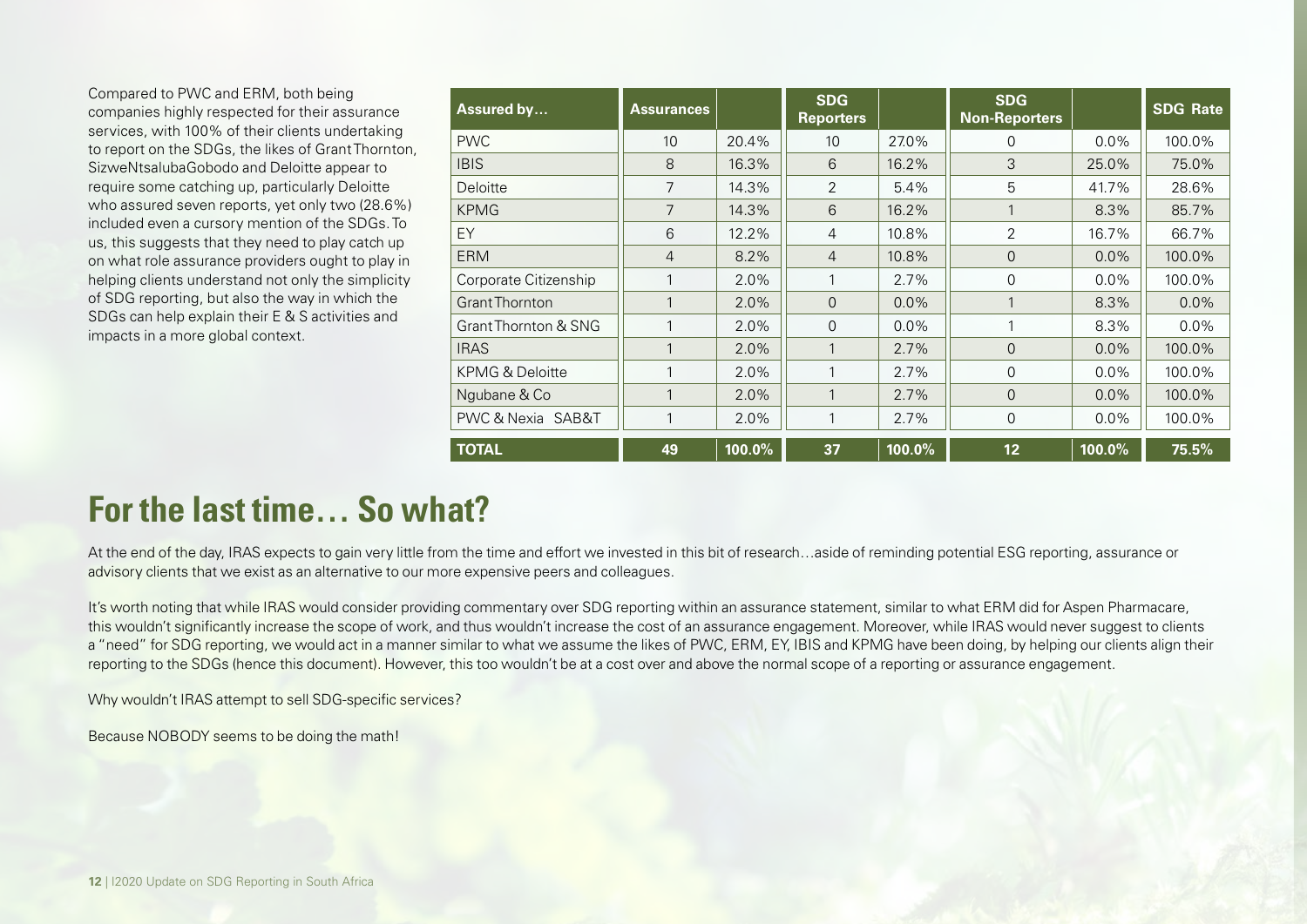Perhaps the greatest and/or over-arching problem with the SDGs is that, to the best of our knowledge, nobody is collecting, collating and/or reporting on the collective impact of SDG commitment **by companies**. In most cases, progress toward achieving the SDGs at a national/ country-specific level can be measured through processes not unlike the UN's annual *Human Development Report*, but this won't ever capture the minutia of corporate level SDG impacts. Therefore, one must assume that there is little to no "need" for companies to report on the SDGs.

### Unless…

The primary way in which the SDGs can be helpful is in inspiring companies…right down to the individual employee level…to be part of a common good. The assumption is that companies and their employs want to share in the ownership of ANY impact a company can have on attempting to make the world a better, safer, more sustainable place to live in. We all want to self-actualise, and we all want to work for companies that in at least some small way are "doing good". Thus, the SDGs can be a useful mechanism for companies to not only assert that they're environmentally and/or socially responsible, but also to set specific targets, measure progress towards meeting those targets, and adjust future actions to increase the potential for being "good corporate citizens".

Ultimately, companies MUST do good in our modern world. Failing to do so comes at the expense of a dissatisfied workforce, increased labour turnover (and associated costs), increased labour unrest (and associated costs), increased community and/or other stakeholder opposition (and associated costs), failure to obtain or retain legal and/or societal licenses to operate (and associated costs), failure to obtain supply contracts with global brands that are forced to give a shit by consumers who already do (and associated costs), etc. The UN SDGs therefore form a useful 17-pronged hall tree that companies can hang their CSR hat on, a place where comparability of what it takes to do good (or be good) can occur globally.

It took IRAS very little time to make our SDG impacts public and we intend to continue updating our stakeholders on what impact we're having, and if/when clients can demonstrate their own business case for doing so we'll be ready to help where we can.



## **Our Commitment to Transparency & Collective Thought Leadership…**

For anyone seeking to leverage off of our hard work, we'd like to invite you to request our working papers (Excel files). We've already done the leg work, there's no sense in you repeating it. All we ask in return is for due citation of our work. For a copy of our spreadsheets, please email michael@iras.co.za.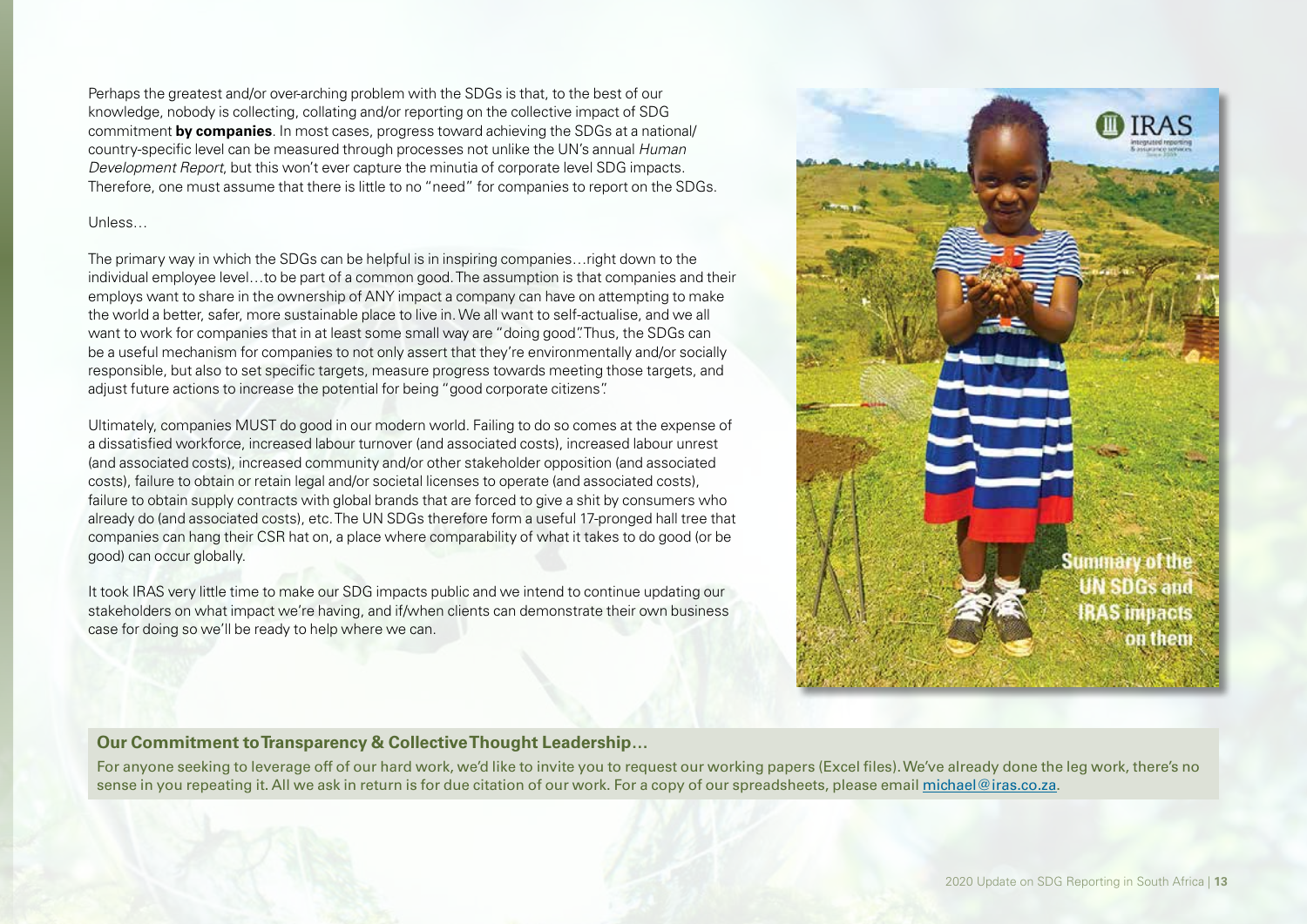## **Our Top 10**

| Company    | # of SDGs | # with Targets | <b>Comments</b>                                                                                                                                                                                                                                                                                                                                                                                                                                                                                                                                                                                                                      |
|------------|-----------|----------------|--------------------------------------------------------------------------------------------------------------------------------------------------------------------------------------------------------------------------------------------------------------------------------------------------------------------------------------------------------------------------------------------------------------------------------------------------------------------------------------------------------------------------------------------------------------------------------------------------------------------------------------|
| #1 Distell | 11        | 11             | <b>Food &amp; Beverages</b>                                                                                                                                                                                                                                                                                                                                                                                                                                                                                                                                                                                                          |
|            |           |                | Distell has aligned their business strategy to the SDGs in a striking and accommodating manner, resulting<br>in what is uncomplicated and user-friendly for the reader.                                                                                                                                                                                                                                                                                                                                                                                                                                                              |
|            |           |                | Distell's Sustainability Report provides a methodology of how the SDGs were incorporated within the<br>company, and specifically mention that they intend to work towards 19 of the 169 SDG targets, across 11 of<br>the 17 SDGs, by 2025.                                                                                                                                                                                                                                                                                                                                                                                           |
| DISTELL    |           |                | The fact that Distell's Sustainability Report appears to have been structured around the SDGs, as well as a<br>specific mention in the CEOs Statement, suggests that the company not only believes in the merit of the<br>SDGs, but is committed, where appropriate, to helping achieve SDG success.                                                                                                                                                                                                                                                                                                                                 |
|            |           |                | It's worth noting that Distell's referencing of additional information concerning each SDG is excellent, and<br>extremely useful.                                                                                                                                                                                                                                                                                                                                                                                                                                                                                                    |
| #2 Mondi   | 6         | 6              | <b>Energy &amp; Natural Resources</b>                                                                                                                                                                                                                                                                                                                                                                                                                                                                                                                                                                                                |
|            |           |                | Mondi has strategically aligned their report with material United Nations Sustainable Development Goals<br>(SDGs) which will contribute the most impact. The company has also created an SDG index whereby the<br>SDG is explained and which of the 169 targets have been selected and where more information (targets and<br>performance) can be located within the report. The 'Our Growing Model' is quite vivid and easily understood<br>as the SDGs are briefly explained in relation to Mondi's 10 action areas. The report has important scientific and<br>social 'did you know' snippets that intrigue and educate the mind. |
| #3 Nedbank | 17        | 15             | <b>Financial Services - Banking</b>                                                                                                                                                                                                                                                                                                                                                                                                                                                                                                                                                                                                  |
|            |           |                | Based on the level of detail within their Sustainable Development Review, one must assume that while this<br>is Nedbank's first report (FYE 2018) that attempts to align their reporting to the SDGs, they must have been<br>focusing on the SDGs long before 2018.                                                                                                                                                                                                                                                                                                                                                                  |
|            |           |                | They specifically mention prioritisation of 33 of the 169 targets and demonstrate of how they have<br>strategically linked the SDGs to their business strategy, inclusive of how each SDG has a direct and<br>significant impact. Additionally, Nedbank fairly attempts to explain the SDGs that they do not have a<br>major impact on.                                                                                                                                                                                                                                                                                              |
|            |           |                | The CEO provides an overview of the importance of the SDGs within their business, while their report<br>further outlines the company's performance in relation to the relevant SDGs (targets and progress are<br>described). This provides a smooth connection between Nedbank's activities and the SDGs for the reader.<br>Thus, this reveals that the SDGs have been considered from the top level of the organisation.                                                                                                                                                                                                            |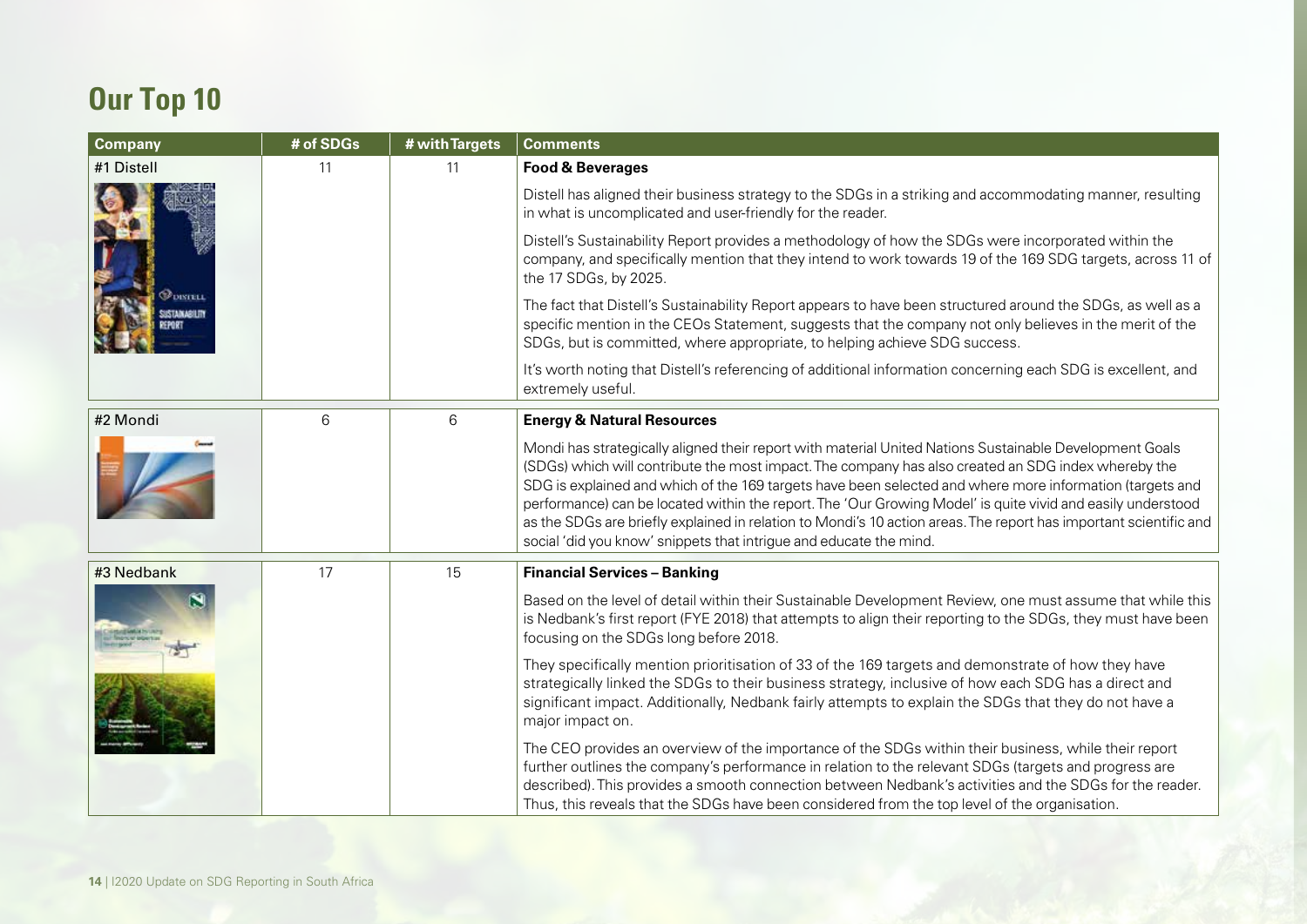| # of SDGs | # with Targets | <b>Comments</b>                                                                                                                                                                                                                                                                                                                                                                                                                                                                                                                                                              |
|-----------|----------------|------------------------------------------------------------------------------------------------------------------------------------------------------------------------------------------------------------------------------------------------------------------------------------------------------------------------------------------------------------------------------------------------------------------------------------------------------------------------------------------------------------------------------------------------------------------------------|
| 8         | 8              | <b>Food &amp; Beverages</b>                                                                                                                                                                                                                                                                                                                                                                                                                                                                                                                                                  |
|           |                | Oceana has incorporated the SDGs that are material to their company's activities. The CEO mentions the<br>importance of the SDGs, revealing that the top management has taken them seriously. Oceana provides<br>short- and long-term goals with regards to the SDGs this includes performance and targets and the date as<br>to when they are meant to be achieved. the report could be made more user-friendly by easily referencing<br>and linking the SDGs to business activities - this allows the reader not to guess how the SDGs link to the<br>business activities. |
| 17        | 16             | <b>Metals &amp; Mining</b>                                                                                                                                                                                                                                                                                                                                                                                                                                                                                                                                                   |
|           |                | African Rainbow Minerals lists the SDGs as one of the reporting frameworks duly considered within their<br>materiality determination process. The SDGs are conveniently referenced and explained in greater detail in<br>relation to ARM's business activities, inclusive of targets, progress and performance.                                                                                                                                                                                                                                                              |
|           |                | In addition, ARM links the SDGs to their reporting in accordance with the International Council on Mining<br>and Metals (ICMM) Sustainable Developed Framework (SDF).                                                                                                                                                                                                                                                                                                                                                                                                        |
| 11        | 11             | <b>Metals &amp; Mining</b>                                                                                                                                                                                                                                                                                                                                                                                                                                                                                                                                                   |
|           |                | Impala Platinum lists their top United Nations Sustainable Development Goals (SDGs) and provides an<br>explanation of their contribution, furthermore they provide a reference page of their performance, progress<br>and targets with regards to the SDG. They also indicate that the SDG is a key issue to stakeholders.                                                                                                                                                                                                                                                   |
|           |                |                                                                                                                                                                                                                                                                                                                                                                                                                                                                                                                                                                              |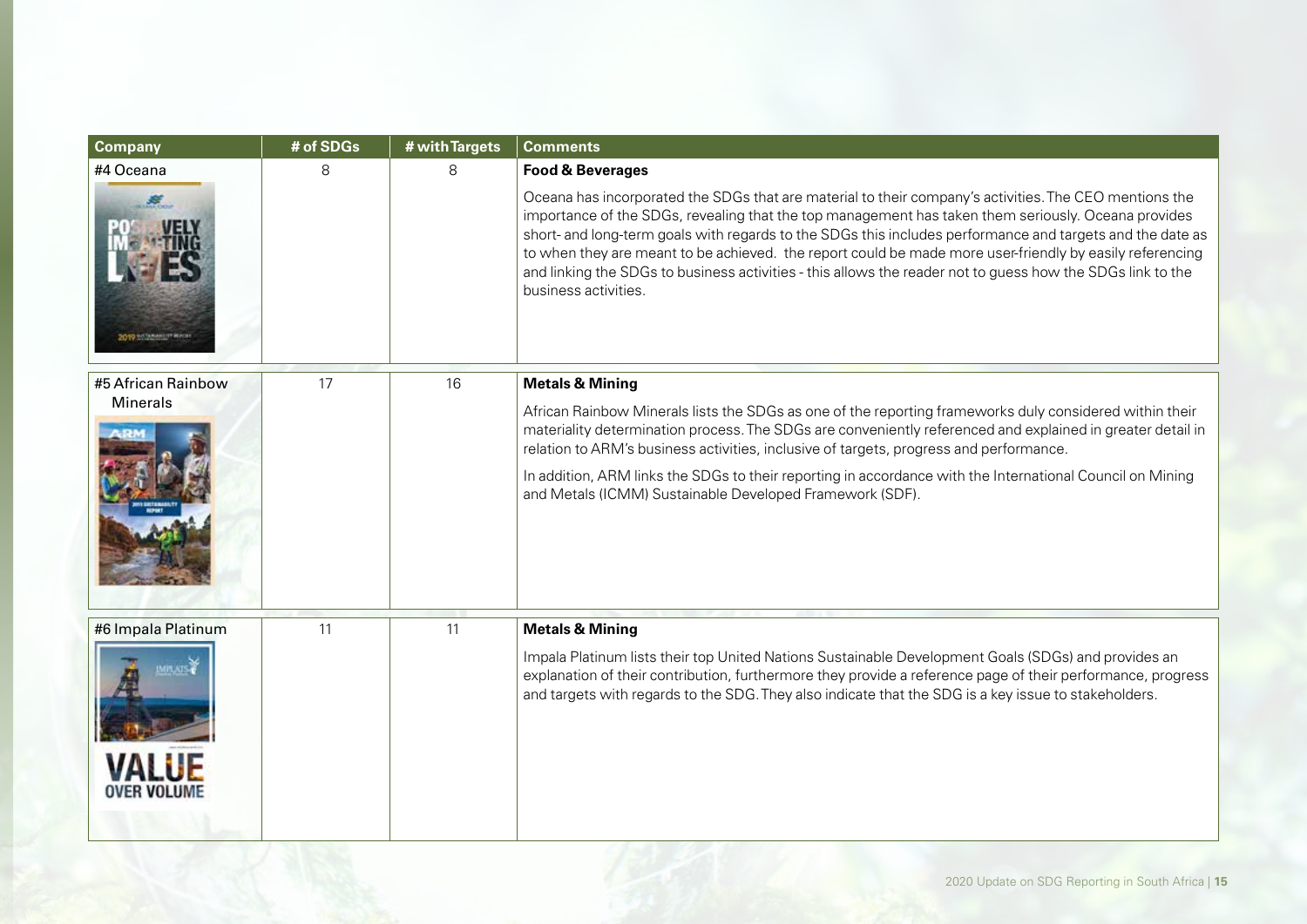| <b>Company</b>    | # of SDGs | # with Targets | <b>Comments</b>                                                                                                                                                                                                                                                                                                                                                                                                                                                                                                                                                                                                                                    |
|-------------------|-----------|----------------|----------------------------------------------------------------------------------------------------------------------------------------------------------------------------------------------------------------------------------------------------------------------------------------------------------------------------------------------------------------------------------------------------------------------------------------------------------------------------------------------------------------------------------------------------------------------------------------------------------------------------------------------------|
| #7 Royal Bafokeng | 17        | 10             | <b>Energy &amp; Natural Resources</b>                                                                                                                                                                                                                                                                                                                                                                                                                                                                                                                                                                                                              |
| Platinum          |           |                | Royal Bafokeng Platinum has considered which United Nations Sustainable Development Goals (SDGs)<br>are likely to be achieved within their management framework as they distinctly differentiate which SDGs<br>they focus on, which they directly and indirectly contribute to on the first page of the report. The report<br>provides highlighted snippets of the SDGs and a detailed explanation of the targets and progress on the<br>specific SDGs.                                                                                                                                                                                            |
| #8 Sappi          |           | 6              | <b>Energy &amp; Natural Resources</b>                                                                                                                                                                                                                                                                                                                                                                                                                                                                                                                                                                                                              |
|                   |           |                | Sappi has aligned their key material issues to specific United Nations Sustainable Development Goals<br>(SDGs) that they deem impactful. They have also provided insight in how forests contribute to the SDGs<br>which is quite interesting since one of their main resources for operation is forests. Furthermore, they<br>provide a goal orientated approach to the SDGs i.e. what does this SDG goal mean for Sappi and how does<br>Sappi translate the goal into action. The report could be improved by having the SDGs as the core of the<br>report and building around the SDGs as the SDGs seem like an appendix attached to the report. |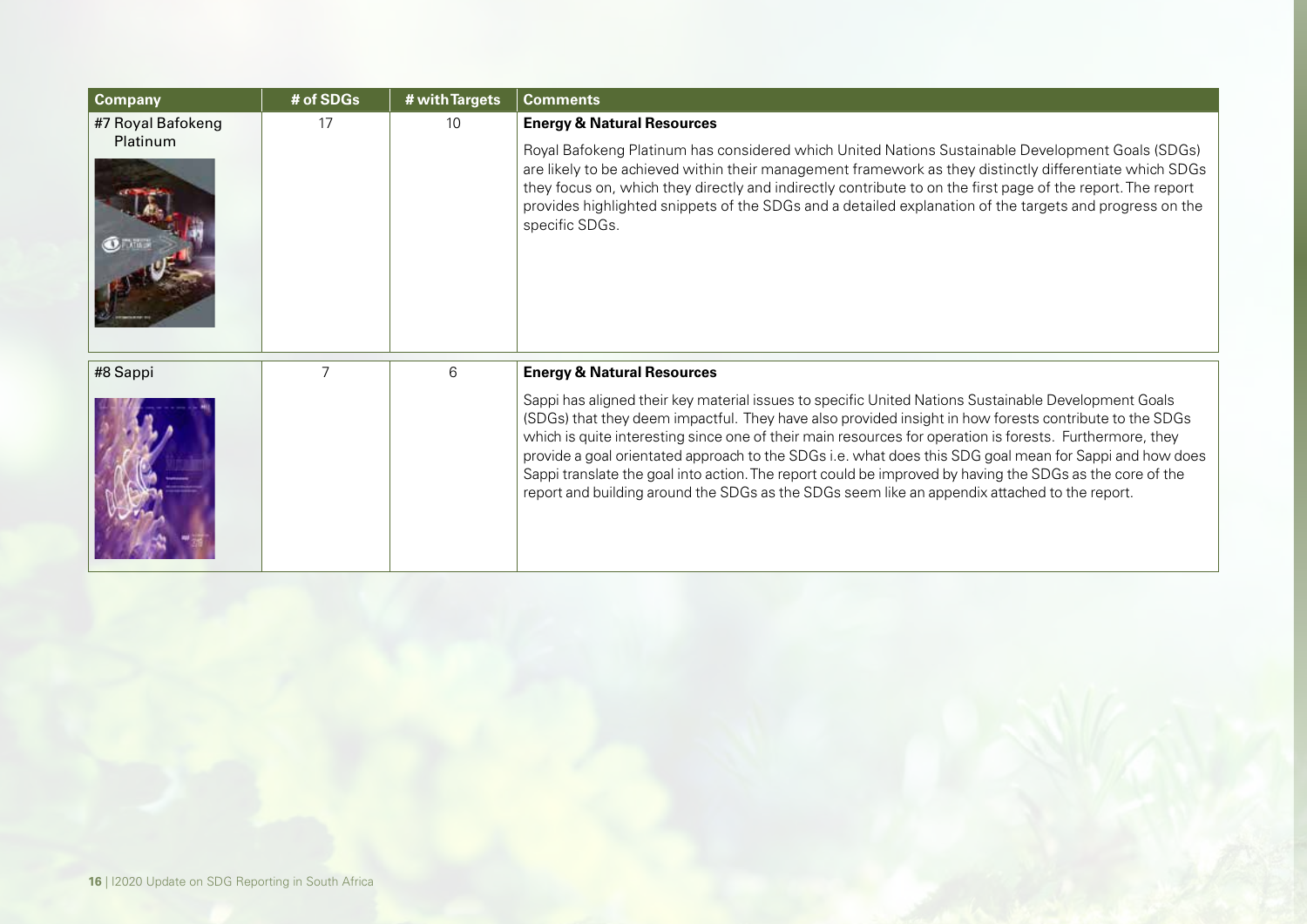| <b>Company</b>                  | # of SDGs | # with Targets | <b>Comments</b>                                                                                                                                                                                                                                                                                                                                                         |
|---------------------------------|-----------|----------------|-------------------------------------------------------------------------------------------------------------------------------------------------------------------------------------------------------------------------------------------------------------------------------------------------------------------------------------------------------------------------|
| #9 Attacq                       | 5         | 5              | Real Estate - Holding & Development                                                                                                                                                                                                                                                                                                                                     |
| <b>INNUAL RESULTS</b><br>ATTACO |           |                | Attacq has provided United Nations Sustainable Development Goals (SDGs) which are material to the<br>company and includes a brief explanation of their approach to the SDG, detailed explanation of their<br>performance and interesting tabulated highlights and lowlights of the progress and targets of the SDGs<br>(this gives off the impression of transparency). |
| #10 Liberty Holdings            | 5         | 5              | <b>Financial Services - Insurance &amp; Benefits</b>                                                                                                                                                                                                                                                                                                                    |
| LIBERTY                         |           |                | Liberty has aligned their report to the United Nations Sustainable Development Goals (SDGs), they<br>provide their approach to the selected SDG that they have deemed material and provide performance<br>data associated with the SDG.                                                                                                                                 |